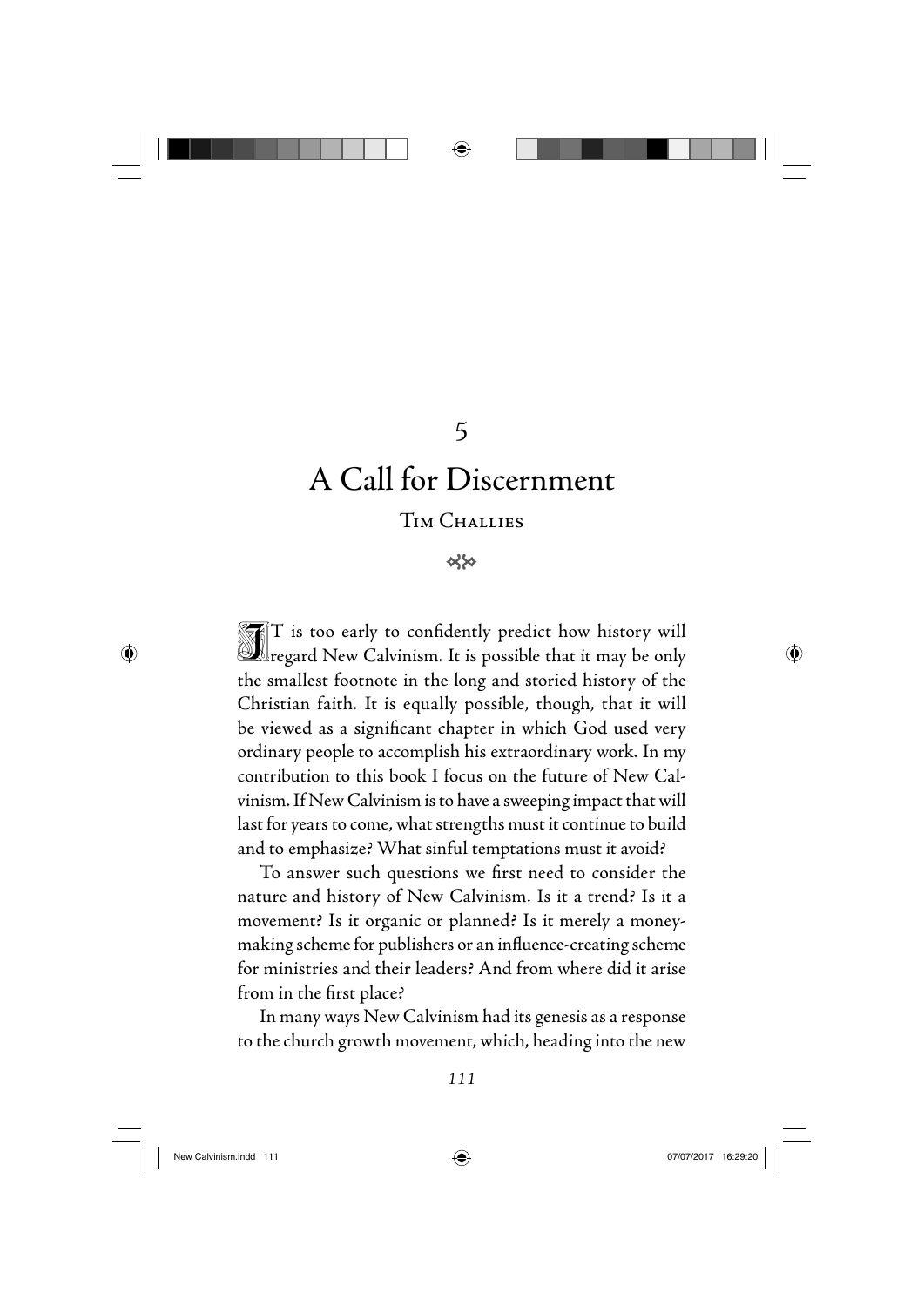

#### NEW CALVINISM: NEW REFORMATION OR THEOLOGICAL FAD?

millennium, was a dominant force within Evangelicalism. Leaders like Rick Warren and Bill Hybels were writing books and leading conferences that advocated a form of Christian pragmatism. Church leaders were told that if they followed the programs and mimicked the successes of megachurches they, too, could see wild growth. This led to a programmatic, big-box Christianity that could be bought and sold, transferred and duplicated. The Purpose Driven Church, the manual for the pastor, spawned The Purpose Driven Life as the manual for the individual. Sermons became short and topical instead of long and expositional, pastoral prayer was removed from worship services in favor of prayers of response and commitment, the old hymns were neglected in favor of new choruses, doctrine was displaced by felt needs.

A growing number of people began to express concern with this movement and they responded in at least two very different ways. One group determined that they would focus on recovering authentic Christian community and began to refer to themselves as the Emerging Church. They called for a new kind of Christianity that downplayed theological distinctions in favor of authenticity and community. They met in small, local gatherings and fostered online communities. But theologically they soon drifted back to the familiar liberalism of the early twentieth century. The authenticity they advocated too often came at the expense of the theology the Bible demands. Without robust theological grounding and without sound institutions the movement quickly drifted, then faded.

The second group determined that they would look back to the theology of the Reformers and recover authentic Christian *doctrine*. They called for the recovery of doctrine that had been forgotten, neglected, or displaced – doctrine known as Calvinism or Reformed theology. They began to

⊕

⊕